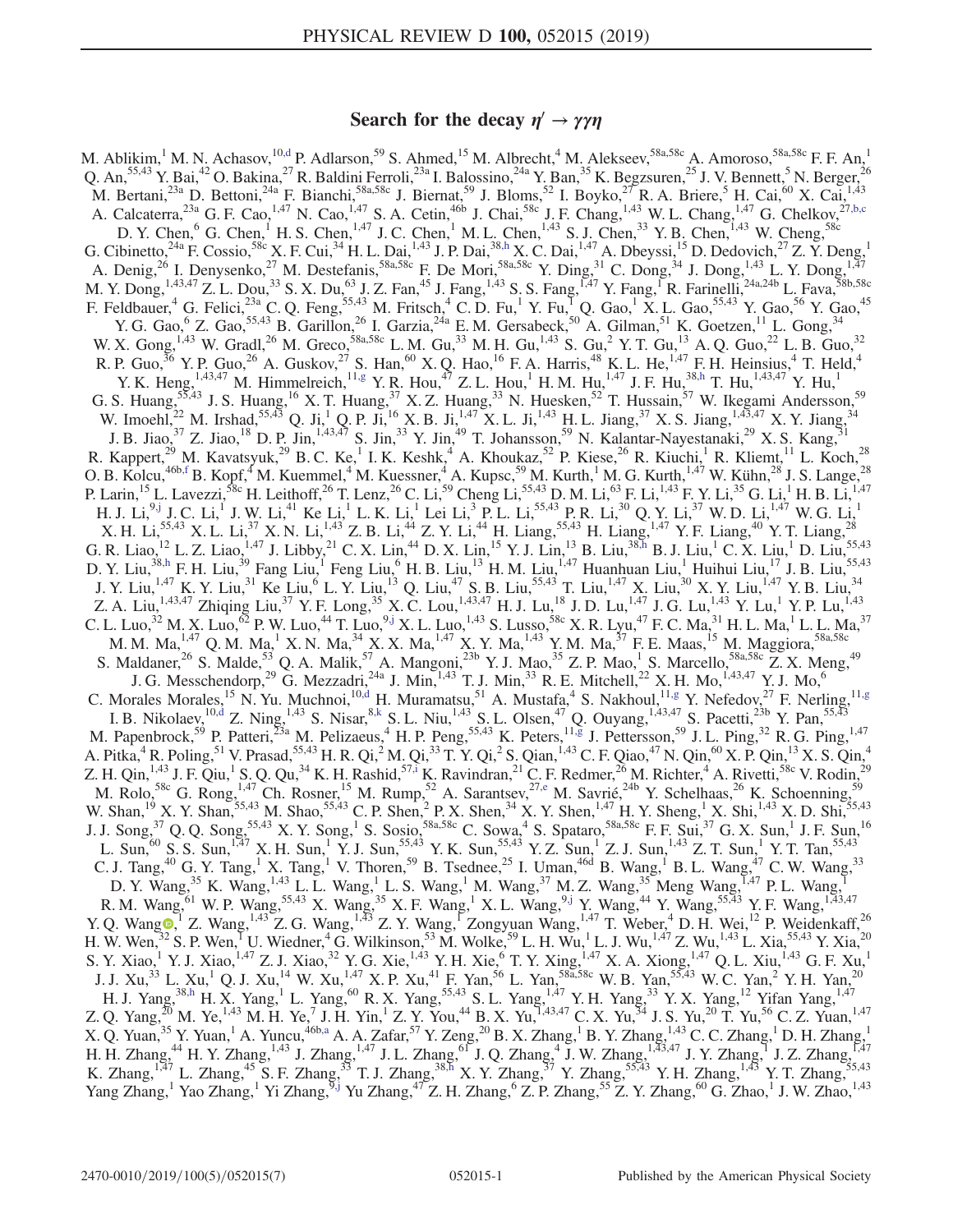J. Y. Zhao,<sup>1,47</sup> J. Z. Zhao,<sup>1,43</sup> Lei Zhao,<sup>55,43</sup> Ling Zhao,<sup>1</sup> M. G. Zhao,<sup>34</sup> Q. Zhao,<sup>1</sup> S. J. Zhao,<sup>63</sup> T. C. Zhao,<sup>1</sup> Y. B. Zhao,<sup>1,43</sup> Z. G. Zhao,  $^{55,43}$  A. Zhemchugov,  $^{27, b}$  B. Zheng,  $^{56}$  J. P. Zheng,  $^{1,43}$  Y. Zheng,  $^{35}$  Y. H. Zheng,  $^{47}$  B. Zhong,  $^{32}$  L. Zhou,  $^{1,43}$ L. P. Zhou,<sup>1,47</sup> Q. Zhou,<sup>1,47</sup> X. Zhou,<sup>60</sup> X. K. Zhou,<sup>47</sup> X. R. Zhou,<sup>55,43</sup> Xiaoyu Zhou,<sup>20</sup> Xu Zhou,<sup>20</sup> A. N. Zhu,<sup>1,47</sup> J. Zhu,<sup>34</sup> J. Zhu, $^{44}$  K. Zhu, $^{1}$  K. J. Zhu, $^{1,43,47}$  S. H. Zhu, $^{54}$  W. J. Zhu, $^{34}$  X. L. Zhu, $^{45}$  Y. C. Zhu, $^{55,43}$  Y. S. Zhu, $^{1,47}$  Z. A. Zhu, $^{1,47}$ J. Zhuang,  $^{1,43}$  B. S. Zou, $^1$  and J. H. Zou<sup>1</sup>

(BESIII Collaboration)

<sup>1</sup>Institute of High Energy Physics, Beijing 100049, People's Republic of China  $\frac{2 \text{Poibana}}{2}$  ${}^{2}$ Beihang University, Beijing 100191, People's Republic of China  $B^3$ Beijing Institute of Petrochemical Technology, Beijing 102617, People's Republic of China  $B$ ochum Ruhr-University, D-44780 Bochum, Germany

 ${}^{5}$ Carnegie Mellon University, Pittsburgh, Pennsylvania 15213, USA

 ${}^{6}$ Central China Normal University, Wuhan 430079, People's Republic of China

<sup>7</sup>China Center of Advanced Science and Technology, Beijing 100190, People's Republic of China

 $8$ COMSATS University Islamabad, Lahore Campus, Defence Road, Off Raiwind Road,

54000 Lahore, Pakistan<br><sup>9</sup>Fudan University, Shanghai 200443, People's Republic of China

<sup>10</sup>G.I. Budker Institute of Nuclear Physics SB RAS (BINP), Novosibirsk 630090, Russia <sup>11</sup>GSI Helmholtz centre for Heavy Ion Research GmbH, D-64291 Darmstadt, Germany

<sup>11</sup>GSI Helmholtz centre for Heavy Ion Research GmbH, D-64291 Darmstadt, Germany<br><sup>12</sup>Guangxi Normal University, Guilin 541004, People's Republic of China<br><sup>13</sup>Guangxi University, Nanning 530004, People's Republic of China<br>

 $^{23a}$ INFN Laboratori Nazionali di Frascati, I-00044 Frascati, Italy<br> $^{23b}$ INFN and University of Perugia, I-06100 Perugia, Italy

 $\frac{^{24a}NFN}{^{24b}University}$  of Ferrara, I-44122 Ferrara, Italy  $\frac{^{24b}University}$  of Ferrara, I-44122 Ferrara, Italy

<sup>25</sup>Institute of Physics and Technology, Peace Ave. 54B, Ulaanbaatar 13330, Mongolia<br><sup>26</sup>Johannes Gutenberg University of Mainz, Johann-Joachim-Becher-Weg 45, D-55099 Mainz, Germany<br><sup>27</sup>Joint Institute for Nuclear Researc

 $D-35392$  Giessen, Germany<br>  $D-35392$  Giessen, Germany<br>  $^{29}KVI-CART$ , University of Groningen, NL-9747 AA Groningen, Netherlands<br>  $^{30}Lanzhou University$ , Lanzhou 730000, People's Republic of China<br>  $^{31}Liaoning University$ , Shenyang 110036, People's

Beijing 100049, Hefei 230026, People's Republic of China<br><sup>44</sup>Sun Yat-Sen University, Guangzhou 510275, People's Republic of China<br><sup>45</sup>Tsinghua University, Beijing 100084, People's Republic of China<br><sup>45</sup>Ankara University, 0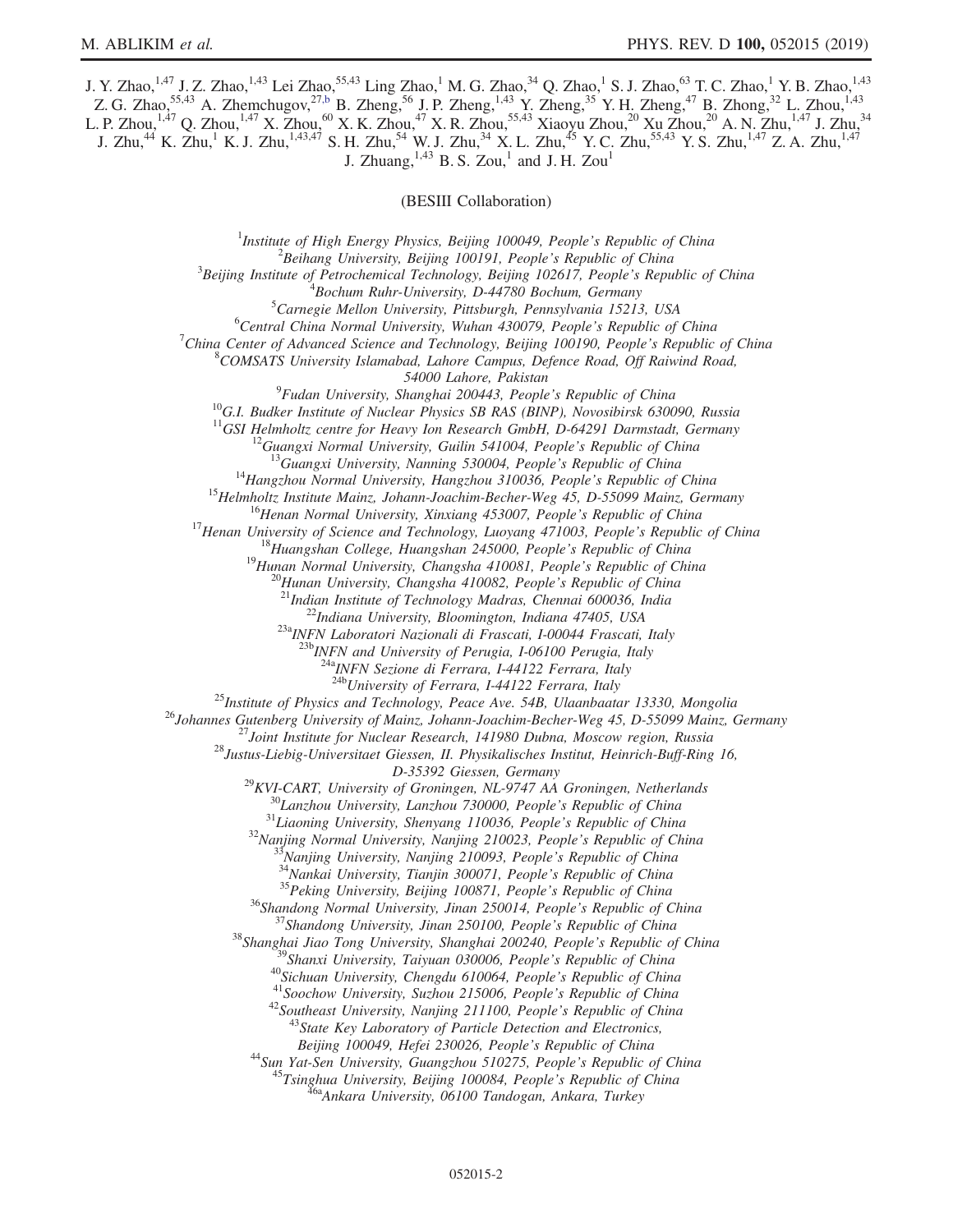<sup>46b</sup>Istanbul Bilgi University, 34060 Eyup, Istanbul, Turkey<br><sup>46b</sup>Istanbul Bilgi University, 16059 Bursa, Turkey<br><sup>46d</sup>Near East University, Nicosia, North Cyprus, Mersin 10, Turkey<br><sup>46d</sup>Near East University of China (*a*<sup></sup>

<sup>58b</sup>University of Eastern Piedmont, I-15121 Alessandria, Italy<br><sup>58c</sup>INFN, I-10125 Turin, Italy<br><sup>59c</sup>Uppsala University, Box 516, SE-75120 Uppsala, Sweden<br><sup>60</sup>Wuhan University, Wuhan 430072, People's Republic of China<br><sup>61</sup>

(Received 26 June 2019; published 30 September 2019)

Using a data sample of  $1.31 \times 10^9$  J/ $\psi$  events collected with the BESIII detector, a search for  $\eta' \to \gamma \gamma \eta$ via  $J/\psi \to \gamma \eta'$  is performed for the first time. No significant  $\eta'$  signal is observed in the  $\gamma \gamma \eta$  invariant mass spectrum, and the branching fraction of  $\eta' \to \gamma \gamma \eta$  is determined to be less than 1.33 × 10<sup>-4</sup> at the 90% confidence level.

DOI: [10.1103/PhysRevD.100.052015](https://doi.org/10.1103/PhysRevD.100.052015)

<span id="page-2-9"></span><sup>[a](#page-0-0)</sup>Also at Bogazici University, 34342 Istanbul, Turkey.

Also at the Functional Electronics Laboratory, Tomsk State University, Tomsk, 634050, Russia.

<span id="page-2-0"></span><sup>1</sup>Also at the Novosibirsk State University, Novosibirsk, 630090, Russia.

<span id="page-2-8"></span><sup>e</sup>Also at the NRC "Kurchatov Institute", PNPI, 188300, Gatchina, Russia.

<span id="page-2-4"></span>Also at Istanbul Arel University, 34295 Istanbul, Turkey.

<span id="page-2-3"></span>[g](#page-0-5) Also at Goethe University Frankfurt, 60323 Frankfurt am Main, Germany.

<span id="page-2-2"></span><sup>h</sup>Also at Key Laboratory for Particle Physics, Astrophysics and Cosmology, Ministry of Education; Shanghai Key Laboratory for Particle Physics and Cosmology; Institute of Nuclear and Particle Phys[i](#page-0-7)cs, Shanghai 200240, People's Republic of China.

<span id="page-2-7"></span>Also at Government College Women University, Sialkot— 51310. Punjab, Pakistan. [j](#page-0-8)

<span id="page-2-5"></span>Also at Key Laboratory of Nuclear Physics and Ion-beam Application (MOE) and Institute of Modern Physics, Fudan University, Shanghai 200443, People's Republic of China. [k](#page-0-2)

<span id="page-2-6"></span> $k$ Also at Harvard University, Department of Physics, Cambridge, Massachusetts 02138, USA.

Published by the American Physical Society under the terms of the [Creative Commons Attribution 4.0 International](https://creativecommons.org/licenses/by/4.0/) license. Further distribution of this work must maintain attribution to the author(s) and the published article's title, journal citation, and DOI. Funded by SCOAP<sup>3</sup>.

## I. INTRODUCTION

The  $\eta'$  meson provides a unique opportunity for understanding the distinct symmetry-breaking mechanisms present in low-energy quantum chromodynamics (QCD) [\[1](#page-6-0)–5], and its decays play an important role in exploring the effective theory of QCD at low energy [\[6\]](#page-6-1). Within the frameworks of the linear  $\sigma$  model and the vector meson dominance (VMD) model [\[7,8\],](#page-6-2) the branching fractions of  $\eta' \to \gamma \gamma \pi^0$  and  $\eta' \to \gamma \gamma \eta$  are predicted to be 3.8 × 10<sup>-3</sup> and  $2.0 \times 10^{-4}$  [\[8\]](#page-6-3), respectively. The dominant contributions come from the vector meson exchange processes, where for  $\eta' \rightarrow \gamma \gamma \pi^0$ , the  $\omega$  contributes 80.2% of the total VMD signal, while the  $\rho$  contributes 4.6%. For  $\eta' \rightarrow \gamma \gamma \eta$ ,  $\rho$  and  $\omega$ contribute 59.9% and 15.8%, respectively.

Recently using  $1.31 \times 10^9 J/\psi$  events, BESIII reported the study of  $\eta' \rightarrow \gamma \gamma \pi^0$  for the first time, and the branching fraction of  $\eta' \rightarrow \gamma \gamma \pi^0$  was determined to be  $(32.0 \pm 0.7 \pm 0.7)$  $2.3) \times 10^{-4}$  [\[9\]](#page-6-4). By excluding the intermediate contributions from  $\omega(\rho^0) \rightarrow \gamma \pi^0$ , the so-called nonresonant branching fraction of  $\eta' \rightarrow \gamma \gamma \pi^0$  was determined to be  $(6.16 \pm 0.64 \pm 0.67) \times 10^{-4}$  [\[9\],](#page-6-4) which confirmed the theoretical prediction and indicated that this decay was dominated by the VMD processes.

<span id="page-2-1"></span><sup>&</sup>lt;sup>[b](#page-0-1)</sup>Also at the Moscow Institute of Physics and Technology, Moscow 141700, Russia.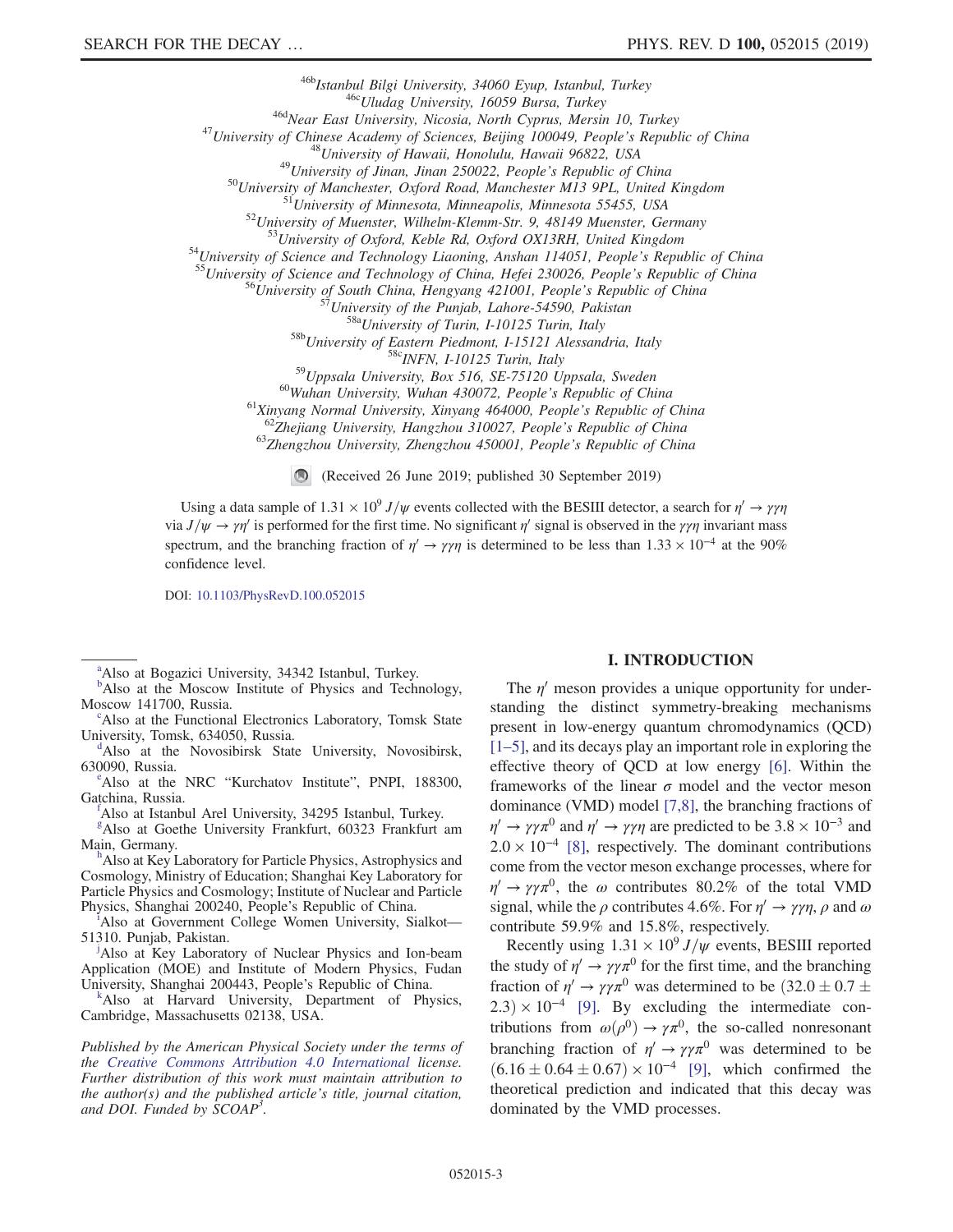M. ABLIKIM *et al.* **PHYS. REV. D 100,** 052015 (2019)

Unlike  $\eta' \to \gamma \gamma \pi^0$  decay, the  $\eta' \to \gamma \gamma \eta$  decay has not been observed to date. The most stringent upper limit, reported by GAMS- $4\pi$  setup, on the branching fraction of this decay is  $8 \times 10^{-4}$  at the 90% confidence level (CL) [\[10\].](#page-6-5) The BESIII experiment using  $J/\psi$  radiative decays has observed a series of  $\eta'$  new decay modes [\[11](#page-6-6)–17], and in this paper we present a search for  $\eta' \rightarrow \gamma \gamma \eta$  in the  $J/\psi$ radiative decay.

# II. DETECTOR AND MONTE CARLO SIMULATION

The BESIII detector is a magnetic spectrometer [\[18\]](#page-6-7) located at the Beijing Electron Position Collider (BEPCII) [\[19\]](#page-6-8). The cylindrical core of the BESIII detector consists of a helium-based multilayer drift chamber (MDC), a plastic scintillator time-of-flight system (TOF), and a CsI(Tl) electromagnetic calorimeter (EMC), which are all enclosed in a superconducting solenoidal magnet providing a 1.0 T (0.9 T in 2012) magnetic field. The solenoid is supported by an octagonal flux-return yoke with resistive plate counter muon identifier modules interleaved with steel. The acceptance of charged particles and photons is 93% over  $4\pi$  solid angle. The charged-particle momentum resolution at 1 GeV/c is 0.5%, and the  $dE/dx$  resolution is 6% for the electrons from Bhabha scattering. The EMC measures photon energies with a resolution of 2.5% (5%) at 1 GeV in the barrel (end cap) region. The time resolution of the TOF barrel part is 68 ps, while that of the end cap part is 110 ps.

Monte Carlo (MC) simulations are used to estimate backgrounds and determine the detection efficiencies. The GEANT4-based [\[20\]](#page-6-9) simulation software BOOST [\[21\]](#page-6-10) includes the geometric and material description of the BESIII detector, detector response, and digitization models, as well as the tracking of the detector running conditions and performance. Production of the charmonium state  $J/\psi$ is simulated with KKMC [\[22\],](#page-6-11) while the decays are generated with EVTGEN [\[23\]](#page-6-12) for known decay modes with branching fractions taken from the Particle Data Group (PDG) [\[24\]](#page-6-13) and by LUNDCHARM [\[25\]](#page-6-14) for the remaining unknown decays.

In this analysis, the program EVTGEN is used to generate a  $J/\psi \rightarrow \gamma \eta'$  MC sample with an angular distribution of  $1 + \cos^2 \theta_{\gamma}$ , where  $\theta_{\gamma}$  is the polar angle of the radiative photon in the  $J/\psi$  rest frame. The decays  $\eta' \rightarrow \gamma \omega$  (ρ),  $\omega(\rho) \rightarrow \gamma \eta$  are generated using the VMD model [\[7,8\]](#page-6-2) with  $\omega(\rho)$  exchange. For the nonresonant  $\eta' \rightarrow \gamma \gamma \eta$  decay, the VMD model is also used to generate the MC sample with  $ω(1420)$  or  $ρ(1450)$  exchange. We use a sample of 1.225  $\times$  $10^9$  simulated  $J/\psi$  events to study the backgrounds in which the  $J/\psi$  decays generically (inclusive MC sample). The analysis is performed in the framework of the BESIII offline software system [\[26\]](#page-6-15) which incorporates the detector calibration, event reconstruction, and data storage.

# III. EVENT SELECTION AND BACKGROUND ESTIMATION

In the reconstruction of  $J/\psi \rightarrow \gamma \eta'$  with  $\eta' \rightarrow \gamma \gamma \eta$  and  $\eta \rightarrow \gamma \gamma$ , candidate events must have no charged particle and at least five photons. Charged particles are identified by tracks in the active region of the MDC, corresponding to  $|\cos \theta|$  < 0.93, where  $\theta$  is the polar angle of the charged track with respect to the beam direction. They are also required to pass within  $\pm 10$  cm of the interaction point in the beam direction and 1 cm of the beam line in the plane perpendicular to the beam. The photon candidate showers must have minimum energy of 25 MeV in the barrel region  $(|\cos \theta| < 0.8)$  or 50 MeV in the end cap region  $(0.86 < |\cos \theta| < 0.92)$ . Showers in the region between the barrel and the end caps are poorly measured and excluded. A requirement of EMC cluster timing with respect to the most energetic photon  $(-500 \text{ ns} < T <$ 500 ns) is used to suppress electronic noise and energy deposits unrelated to the event. To select  $J/\psi \rightarrow \gamma \eta', \eta' \rightarrow$  $\gamma \gamma \eta$  ( $\eta \rightarrow \gamma \gamma$ ) signal events, only the events with exactly five photon candidates are selected, and the most energetic photon is taken as the radiative photon from the  $J/\psi$  decay.

A four-constraint (4C) kinematic fit imposing energymomentum conservation is performed to the γγγγγ hypothesis and the  $\chi^2$  is required to be less than 200. To distinguish the photons from  $\eta'$  and  $\eta$  decays, a variable  $\delta^2_{\eta'\eta}$ , defined as  $\delta^2_{\eta'\eta} = \left(\frac{M(\gamma\gamma\eta) - m(\eta')}{\sigma_1}\right)^2 + \left(\frac{M(\gamma\eta) - m(\eta)}{\sigma_2}\right)^2$ , is introduced, where  $M(\gamma\gamma\eta)$  is the invariant mass of four of five selected photons (expect for the radiative photon) for reconstructing the  $\eta'$  meson,  $M(\gamma\gamma)$  is the invariant mass of photon pairs for reconstructing the  $\eta$  meson, while  $\sigma_1 =$ 11.7 MeV/ $c^2$  and  $\sigma_2 = 9.7$  MeV/ $c^2$  are the mass resolutions of  $\eta'$  and  $\eta$ , respectively, obtained from the MC simulations,  $m(\eta')$  and  $m(\eta)$  are the  $\eta'$  and  $\eta$  nominal masses, respectively. We then require  $|M(\gamma\gamma) - m(\eta)|$  < 50 MeV/ $c<sup>2</sup>$  and the combination with the minimum value of  $\delta^2_{\eta'\eta}$  is chosen. Next the  $\delta^2_{\eta'\eta}$  is required to be less than  $\delta^2_{\eta\eta}$ , which is defined as  $\delta_{\eta\eta}^2 = \left(\frac{M_1(\gamma\gamma) - m(\eta)}{\sigma_2}\right)^2 + \left(\frac{M_2(\gamma\gamma) - m(\eta)}{\sigma_2}\right)^2$ , where  $M_1(\gamma\gamma)$  and  $M_2(\gamma\gamma)$  are the invariant masses of arbitrary two of five selected photons, to suppress the background events from  $J/\psi \rightarrow \gamma \eta \eta$ .

To improve the mass resolution and further suppress background events, a five-constraint (5C) kinematic fit imposing energy-momentum conservation with a  $\eta$  mass constraint is performed under the  $\gamma \gamma \gamma \eta$  hypothesis, where the  $\eta$  candidate is reconstructed with the pair of photons described above, and the  $\chi^2_{5C}$  is required to be less than 30. The  $\chi^2_{5C}$  distribution is shown in Fig. [1.](#page-4-0) In addition, the invariant masses of all the two photon pairs are required not to be in the  $\pi^0$  mass region,  $|M(\gamma\gamma) - m(\pi^0)| >$ 18 MeV/ $c^2$ , to suppress the background events with  $\pi^0$ in the final state.

To remove the miscombinationed photon pairs in  $\eta$ candidates, the  $\eta$  decay angle  $\theta_{\text{decay}}$ , defined as the polar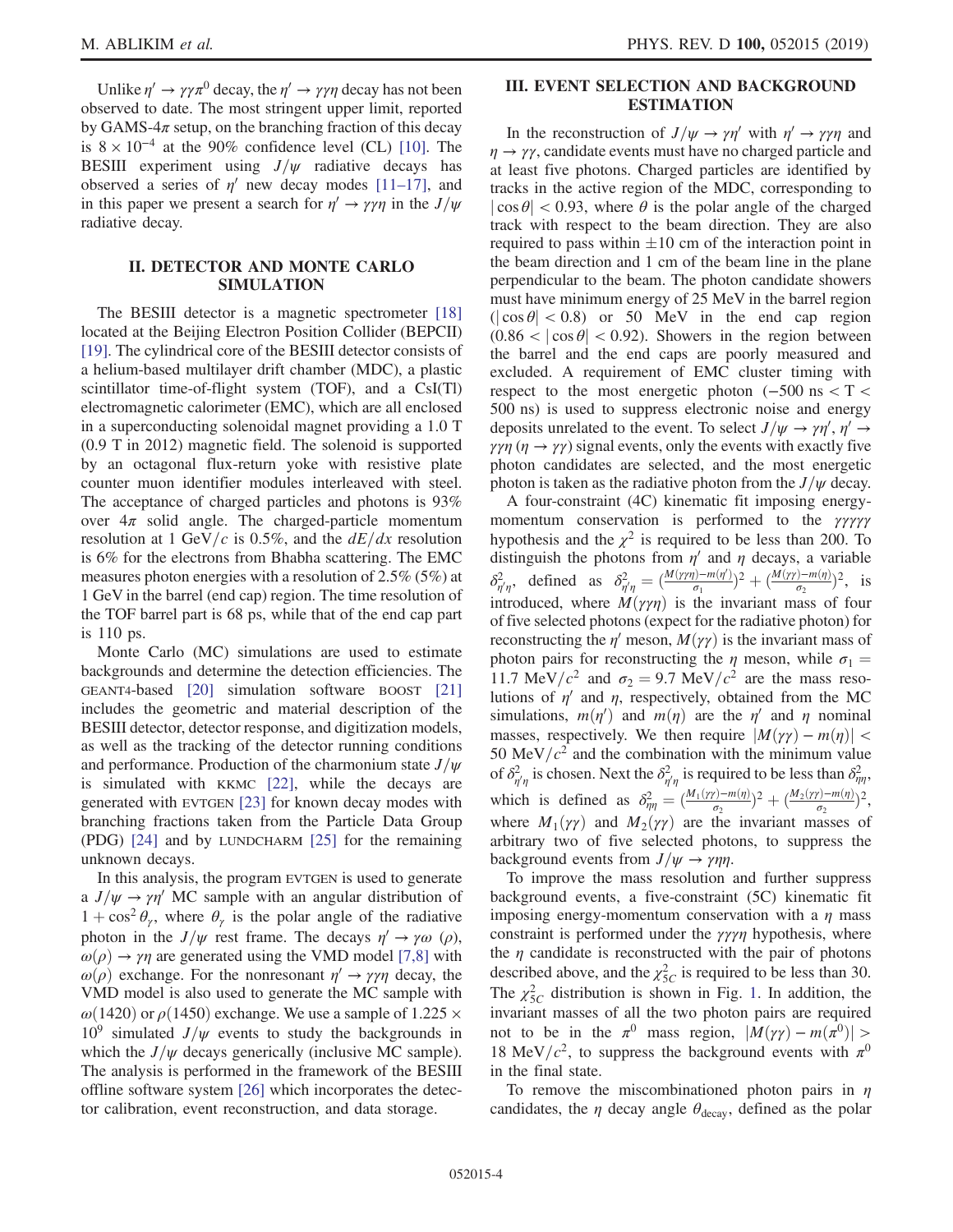<span id="page-4-0"></span>

FIG. 1.  $\chi^2_{5C}$  distributions in MC simulations and data. Dots with error bars are data, the wide (blue) solid-curve is the sum of expected backgrounds from MC simulations, the grid area is from signal MC with arbitrary normalization, the (green) dotted-curve is the Class I  $(J/\psi \rightarrow \gamma \eta', \eta' \rightarrow \pi^0 \pi^0 \eta)$  background, the (pink) dashed-curve is the Class II  $(J/\psi \rightarrow \gamma \eta \pi^0$  and  $J/\psi \rightarrow \omega \eta$  $(\omega \to \gamma \pi^0, \eta \to \gamma \gamma)$  background, and solid area is the peaking background.

angle of each photon in the corresponding  $\gamma\gamma$  rest frame with respect to the  $\eta$  direction in the  $J/\psi$  rest frame, is required to satisfy  $|\cos \theta_{\text{decay}}|$  < 0.95. An event is vetoed if any two of five selected photons (except for the combination for the  $\eta$ candidate) satisfy  $|M(\gamma \gamma) - m(\eta)| < 35 \text{ MeV}/c^2$ .

<span id="page-4-1"></span>

FIG. 2. (a) Results of the fit to  $M(\gamma\gamma\eta)$ . The black dots with error bars are data, and the others are the results of the fit described in the text. (b) Likelihood distribution before (black dots) and after (blue squares) taking into account systematic uncertainties [see Eq. [\(2\)](#page-5-1)]. The arrow is the position of the upper limit on the signal yields at 90% CL.

The resulting  $\gamma \gamma \eta$  invariant mass distribution, after these requirements, is shown in Fig. [2\(a\)](#page-4-1), where no significant  $\eta'$ peak is observed. Detailed MC studies indicate that the background events accumulating near the lower side of the  $\eta'$  signal region are mainly from  $J/\psi \to \gamma \eta', \eta' \to \pi^0 \pi^0 \eta$ (Class I), which is shown as the dotted (green) curve in Fig. [2\(a\)](#page-4-1). The peaking background is from  $J/\psi \rightarrow \gamma \eta'$ ,  $\eta' \to \gamma \omega$ ,  $\omega \to \gamma \pi^0$ , and is shown as the solid area in Fig. [2\(a\).](#page-4-1) The remaining background events are dominated by those  $J/\psi$  decays without  $\eta'$  in the final states (Class II), e.g.,  $J/\psi \rightarrow \gamma \eta \pi^0$  and  $J/\psi \rightarrow \omega \eta$   $(\omega \rightarrow \gamma \pi^0, \eta \rightarrow \gamma \gamma)$ decays. They constitute a smooth distribution in the  $\eta'$ signal region as illustrated by the dashed (pink) curve in Fig. [2\(a\).](#page-4-1)

#### IV. SIGNAL YIELD AND BRANCHING FRACTION

An unbinned maximum likelihood fit to the  $M(\gamma\gamma\eta)$ distribution is performed to determine the  $\eta' \rightarrow \gamma \gamma \eta$  signal yield. In the fit, the probability density function (PDF) for the signal component is represented by the signal MC shape, which is obtained from the signal MC sample generated with an incoherent mixture of  $\rho$ ,  $\omega$  and the nonresonant components according to the fractions from the theoretical prediction [\[7,8\].](#page-6-2) The Class I and Class II background shapes are obtained from MC simulations and fixed, but the numbers are free parameters. Both the shape and the yield for the peaking background are fixed to the MC simulation and their expected intensities. The fit shown in Fig. [2\(a\)](#page-4-1) yields  $24.9 \pm 10.3$   $\eta' \rightarrow \gamma \gamma \eta$  events with a statistical significance of 2.6 $\sigma$ , and the branching fraction is calculated from

$$
B(\eta' \to \gamma \gamma \eta) = \frac{N_{\text{obs}}}{N_{J/\psi} \cdot \varepsilon \cdot B(\eta \to \gamma \gamma) \cdot B(J/\psi \to \gamma \eta')}, \quad (1)
$$

where  $N_{obs}$  is the number of observed events determined from the fit to the  $\gamma\gamma\eta$  mass spectrum,  $\varepsilon$  is the MCdetermined detection efficiency, which is obtained from the signal MC sample described above;  $B(\eta \to \gamma \gamma)$  and  $B(J/\psi \rightarrow \gamma \eta')$  are the branching fractions of  $\eta \rightarrow \gamma \gamma$  and  $J/\psi \rightarrow \gamma \eta'$  quoted from the PDG [\[24\],](#page-6-13) respectively.

With the number of signal events and a detection efficiency of 11.4% the branching fraction is measured to be

$$
B(\eta' \to \gamma \gamma \eta) = (8.25 \pm 3.41 \pm 0.72) \times 10^{-5},
$$

where the first uncertainty is statistical and the second systematic.

#### V. SYSTEMATIC UNCERTAINTIES

The systematic uncertainties on the upper limit measurement are summarized in Table [I](#page-5-0). The uncertainty due to the photon reconstruction is determined to be 0.5% per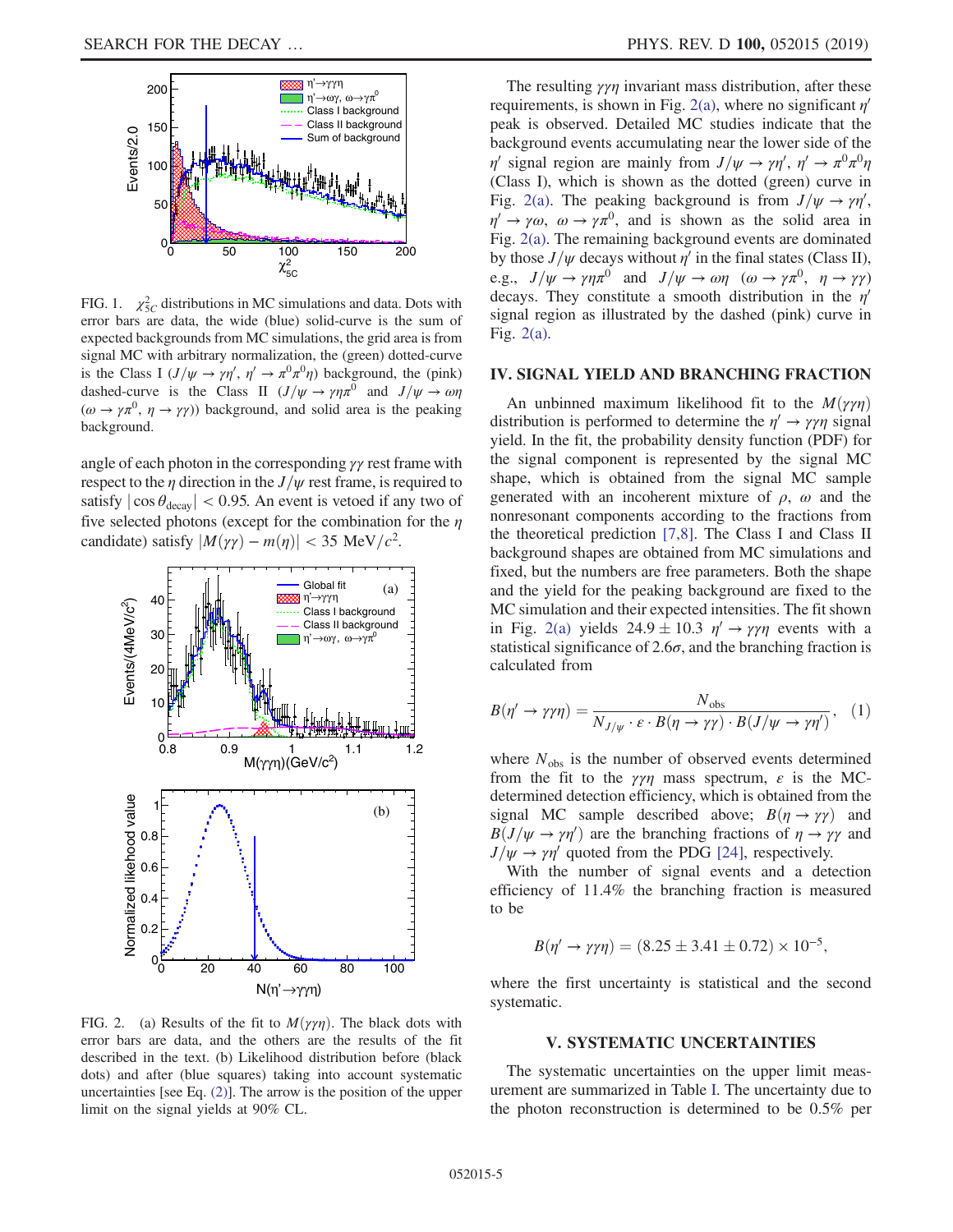photon in the EMC barrel and 1.5% per photon in the EMC endcap [\[27\]](#page-6-16). Thus the uncertainty associated with the five reconstructed photons is 3% (0.6% per photon) by weighting the uncertainties according to the polar angle distribution of the five photons from data. The uncertainties associated with the other selection criteria, e.g., kinematic fit with  $\chi_{5C}^2 < 30$ , the number of photons equal to 5,  $\pi^0$  veto  $(|M(\gamma\gamma) - m(\pi^0)| > 18 \text{ MeV}/c^2)$  and cos  $\theta_{\text{decay}}$ , are studied using the  $J/\psi \rightarrow \gamma \eta' \rightarrow \gamma \gamma \omega$ ,  $\omega \rightarrow \gamma \pi^0$  decay control sample [\[9\].](#page-6-4) The systematic uncertainty for each of the applied selection criteria is numerically estimated from the difference of the number of events with and without the corresponding requirement. The resultant efficiency differences between data and MC simulations (2.7%, 0.5%, 1.9%, and 0.3%, respectively) are taken as the corresponding systematic uncertainties.

To suppress the multi- $\eta$  backgrounds and remove the miscombinations of photons, an event is vetoed if any two of five selected photons (except for the combination for the  $\eta$  candidate) satisfy  $|M(\gamma \gamma) - m(\eta)| < 35 \text{ MeV}/c^2$ . To estimate the systematic uncertainty, this requirement varied by  $\pm 10 \text{ MeV}/c^2$ , and the maximum change to the nominal result is taken as the systematic uncertainty.

The signal shape is obtained from the MC simulation in the nominal fit for the  $\eta'$  decay. The uncertainty due to the signal shape is considered by convolving a Gaussian function to account for the difference in the mass resolution between data and MC simulation. In the fit to the  $\gamma\gamma\eta$ distribution, the signal PDF is the signal MC shape convolving a Gaussian function with a fixed width of 1.5 MeV [\[9\],](#page-6-4) and the changes of the signal yields is taken as the uncertainty due to the signal shape.

The uncertainty due to the Class I background and the peaking background are estimated by varying the numbers of expected background events by one standard deviation according to the uncertainties on the branching fractions values in PDG [\[24\].](#page-6-13)

<span id="page-5-0"></span>TABLE I. Summary of relative systematic uncertainties for the upper limit on the branching fraction measurement (in %).

| Source                               | Systematic uncertainties |
|--------------------------------------|--------------------------|
| Photon detection                     | 3.0                      |
| Kinematic fit $(5C)$                 | 2.7                      |
| Number of photons $(N_{\gamma} = 5)$ | 0.5                      |
| $\pi^0$ and $\gamma$ veto            | 1.9                      |
| $\cos\theta_{\text{decay}}$          | 0.3                      |
| $\eta$ veto                          | 4.3                      |
| Signal shape                         | 3.2                      |
| Class I background                   | 3.1                      |
| Peaking background                   | 0.8                      |
| Signal model                         | 2.9                      |
| Cited branching fractions            | 3.3                      |
| Number of $J/\psi$ events            | 0.5                      |
| Total                                | 8.8                      |

To take into account the systematic uncertainty due to signal model (VMD model), fits with alternative signal models for the different components, for example, a coherent sum for the  $\rho$ ,  $\omega$ -components and a uniform angular distribution in phase space for the nonresonant process is performed. The resultant changes in the branching fractions (involving efficiency changes) are taken as the uncertainty related to the signal model.

To take into account the systematic uncertainties associated with the fit of the mass spectrum coming from the background events and the fit range, alternative fits with different fit ranges, background shapes and the number of background events are performed. The largest number of the signal yield among these cases is chosen to calculate the upper limit of the branching fraction at the 90% CL.

The number of  $J/\psi$  events is  $N_{J/\psi} = (1310.6 \pm 7.0) \times$ 106 [\[28\],](#page-6-17) corresponding to an uncertainty of 0.5%. The branching fractions for the  $J/\psi \rightarrow \gamma \eta'$  and  $\eta \rightarrow \gamma \gamma$  decays are taken from the PDG [\[24\],](#page-6-13) and the corresponding uncertainties are taken as a systematic uncertainty.

Assuming all systematic uncertainties in Table [I](#page-5-0) are independent, the total systematic uncertainty, obtained from their quadratic sum, is 8.7%.

### VI.  $\eta' \rightarrow \gamma \gamma \eta$  UPPER LIMIT RESULTS

Since no significant  $\eta'$  peak is seen, we use the Bayesian method to obtain the signal upper limit. Unbinned maximum likelihood fits are performed on the  $\gamma\gamma\eta$  mass spectrum with a series of input signal events, and the distribution of normalized likelihood values is taken as the PDF for the expected number of events.

The final upper limit on the branching fraction is determined by convolving the normalized likelihood curve  $L(N)$  with the systematic uncertainties as a Gaussian function  $[G(\mu, \sigma) = G(0, \sigma_{\text{sys}})]$  to obtain the smeared likelihood  $L'(N')$ , which is written as

<span id="page-5-1"></span>
$$
L'(N') = \int_0^\infty L(N) \frac{1}{\sqrt{2\pi}\sigma_{\rm sys}} \exp\left[\frac{-(N'-N)^2}{2\sigma_{\rm sys}^2}\right] dN,\qquad(2)
$$

where  $\sigma_{sys} = N \cdot \sigma_{rel}$ , N and  $\sigma_{rel}$  are the input signal yield and the corresponding uncertainty, respectively. Figure [2\(b\)](#page-4-1) shows the likelihood distribution before and after convolving the Gaussian function. The upper limit on the number of  $\eta' \rightarrow \gamma \gamma \eta$  events,  $N'_{UL}$ , is determined to be 40 at the 90% CL. The corresponding upper limit on the branching fraction of  $\eta' \rightarrow \gamma \gamma \eta$  is determined to be  $B(\eta' \rightarrow \gamma \gamma \eta)$  <  $1.33 \times 10^{-4}$  at the 90% CL.

## VII. SUMMARY

With a data sample of  $1.31 \times 10^9 J/\psi$  events collected with the BESIII detector, we report on a search for the doubly radiative decay  $\eta' \rightarrow \gamma \gamma \eta$  for the first time, where the  $\eta'$  meson is produced via the  $J/\psi \rightarrow \gamma \eta'$  process.